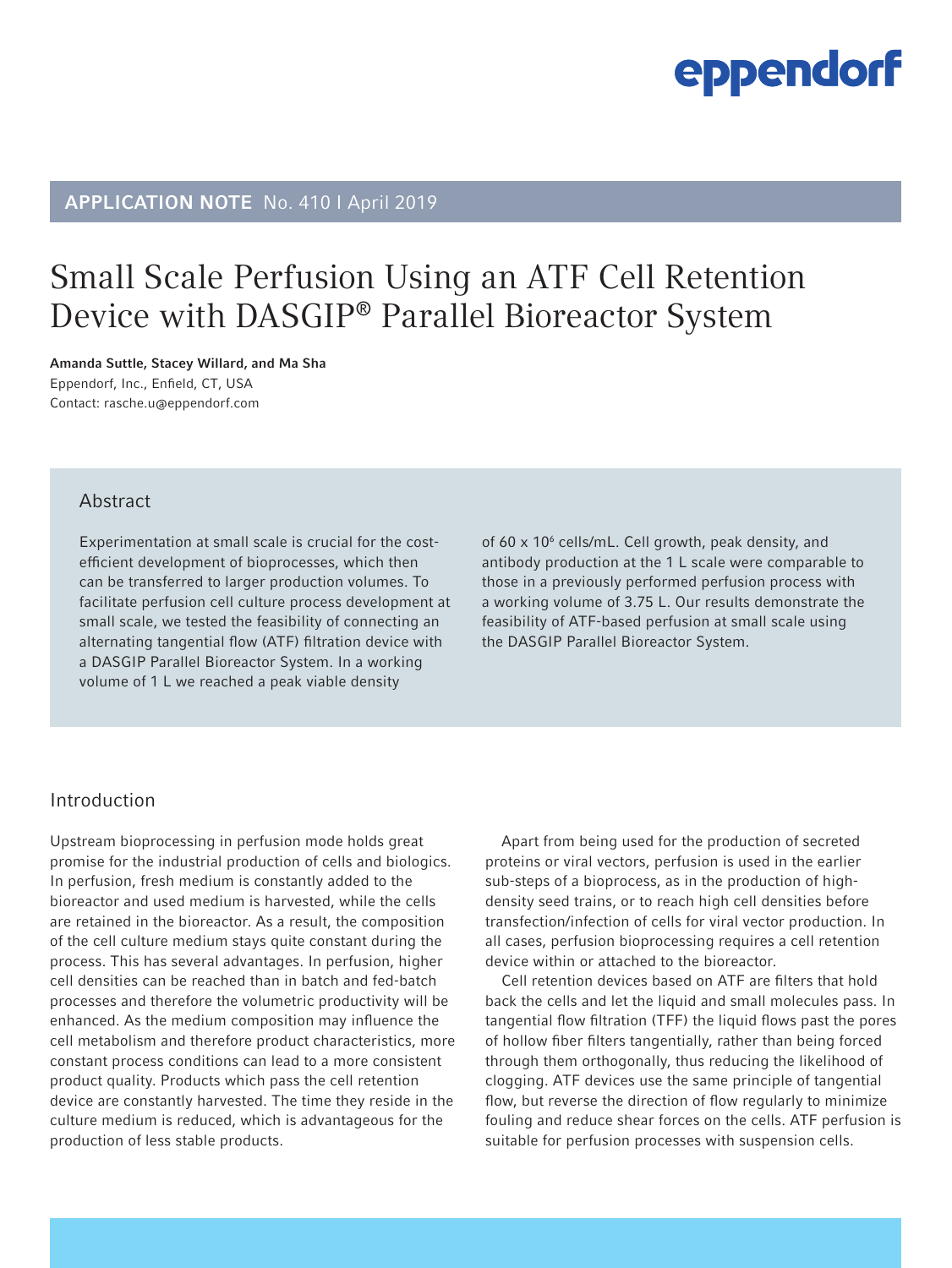ATF cell retention devices support a broad range of bioreactor scales from small to pilot/production. The objective of this proof of concept study was to demonstrate feasibility of utilizing ATF for small scale (1 L) perfusion of CHO cells in the DASGIP Parallel Bioreactor System.

## Material and Methods

### Connection of DASGIP Parallel Bioreactor System with ATF cell retention device

We used a DASGIP Parallel Bioreactor System with Bioblock. The system was equipped with a DASGIP MP8 Multi Pump Module, a DASGIP TC4SC4 temperature and agitation control module, a DASGIP PH4PO4 module for pH and DO monitoring, and a DASGIP MX4/4 gas mixing module, supporting gas flow rates of up to 250 sL/h. High maximum flow rates of air and oxygen are beneficial for cell culture perfusion bioprocesses, because high cell densities can be reached and the oxygen demand of the culture may become high.

We used a DASGIP Bioblock Stirrer Vessel with a working volume of 200 mL – 1 L equipped with a pitched-blade impeller.

The connection of a DASGIP Parallel Bioreactor System with ATF cell retention device is shown in Figure 1. For medium harvest the bioreactor was equipped with a dip tube (length 250 mm, diameter 12 mm, Repligen®, USA). The dip tube was connected to a XCell™ ATF 2 (Repligen) via silicone tubing and a CPC™ AseptiQuik® fitting (3/8" hose

barb fitting).

We installed the dip tube opposite of the gas sparger as recommended by the manufacturer, ensuring no bubbles from gassing would enter the ATF filter. The filter had a pore size of 0.2 µm. The device was connected to an ATF controller (C24 Controller, Repligen). The ATF circulation rate was set to 0.5 L/min.

Medium was added and used medium was harvested using the system's integrated pumps. Depending on the pump head tube diameter, the pumps support feed rates of 0.3 to 9.5 mL/h or 13 to 420 mL/h. The broad feed rate range allows the adjustment of the perfusion rate during the run. In the experiments here we used pump head tubing with an inner diameter of 0.5 mm, supporting feed rates of 1.3 to 42 mL/h. Feeding and harvest volumes can also be matched using two integrated scales, one for feeding and one for harvesting. This allows for tight control over liquid additions and the removal of wastes from the vessel, maintaining exact vessel volume.



Fig. 1: Connection of DASGIP Parallel Bioreactor System with ATF cell retention device. A: Schematic overview B: Photo of the setup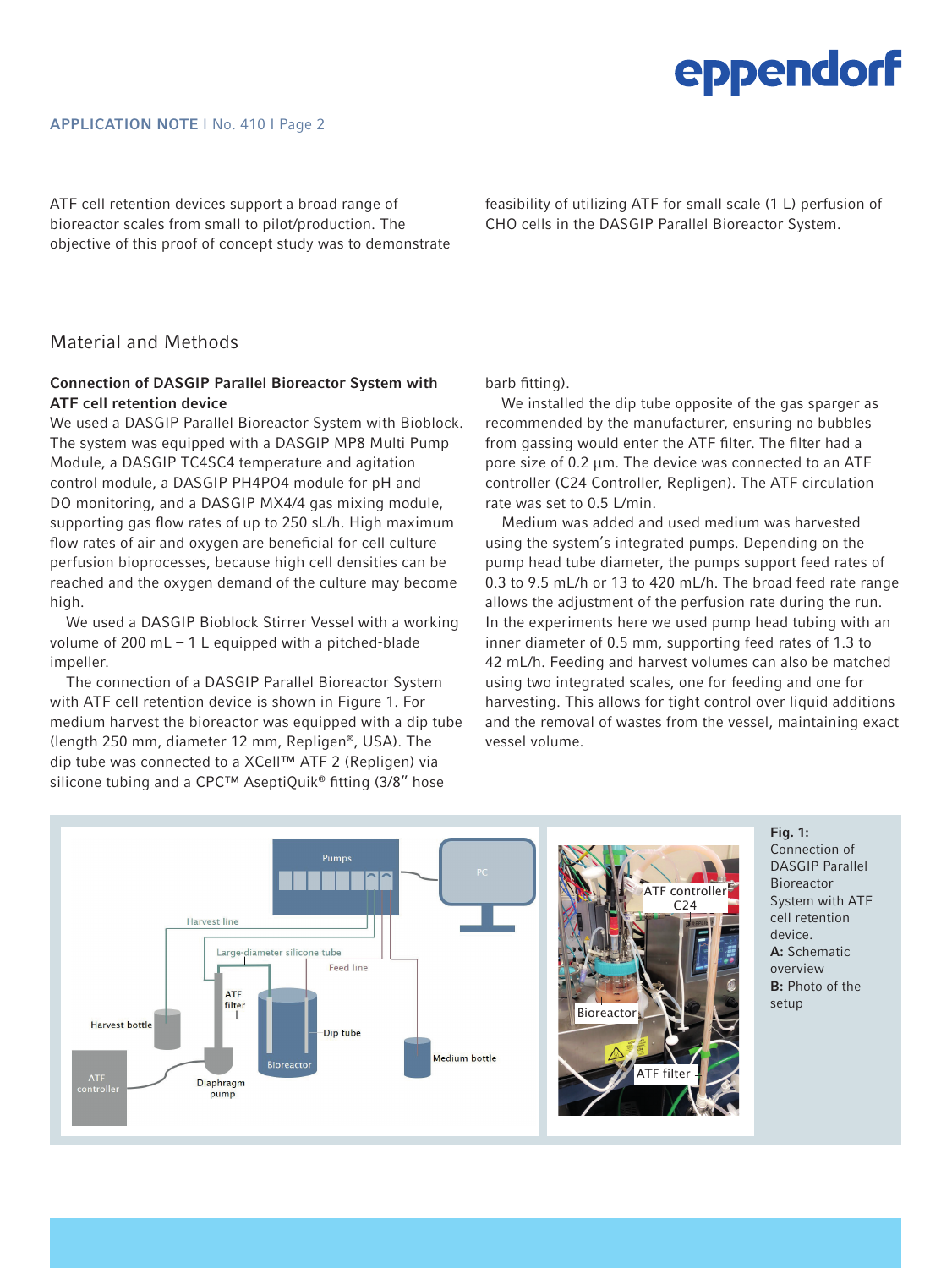#### Cell line and medium

We used a suspension CHO cell line from TPG Biologics, Inc., expressing an hMAb. We cultivated the cells in Dynamis™ AGT™ Medium (Thermo Fisher Scientific®, USA). The medium was supplemented with 8 mM L-glutamine and 1 % Gibco® Anti-Clumping Agent (Thermo Fisher Scientific).

Cultures were perfused with Dynamis AGT Medium supplemented with 2 mM L-glutamine and 1 % Anti-Clumping Agent. Glutamine feeding concentration was decreased to reduce ammonia production during the run.

#### Inoculum preparation

We prepared the bioreactor inoculum by cultivating the cells in single-use baffled polycarbonate shake flasks in a New Brunswick™ S41i CO $_2$  incubator shaker set at 125 rpm and 8  $\%$  CO $_2$  with passive humidification. Cells from a cryopreserved stock vial were inoculated at a density of  $0.3 \times 10^6$  cells/mL in a 125 mL flask with a 20 % fill volume. After one week of passaging every other day, we scaled-up the culture volume by increasing the flask size from 125 mL to 250 mL, while keeping the inoculation density, percentage fill, and all other parameters constant. A flow chart representing the cell expansion process from initial thaw to inoculation of the bioreactor is shown in Figure 2.

#### Bioreactor control and process parameters

The glass vessel was equipped with a pitched-blade impeller. The culture was agitated at 309 rpm. We measured DO using



Fig. 2: Cell expansion from initial thaw to bioreactor inoculation

a polarographic sensor (Mettler Toledo®, Switzerland) and controlled it at 50 % by sparging air and/or  $\mathsf{O}_2$ . The pH was controlled at 7.0 (deadband = 0.2) via a cascade to  $CO_2$  (acid) and 0.45 M sodium bicarbonate (base). We inoculated the culture with a final cell density of  $0.9 \times 10^6$  cells/mL. We cultivated the cells at 37 °C.

#### Sampling and analytics

We took two 3-mL samples from the bioreactor daily, one in the morning and one in the evening, to analyze cell density, viability, and the concentrations of glucose, ammonia, lactate, and IgG. The samples were taken through a dip tube connected to a swabable valve. To collect the highest quality sample from the growing culture, we connected a sterile 5 mL syringe to the sample port Luer Lock and removed and discarded a dead volume of 3 mL. We then collected a second 3-mL sample in a new syringe to provide a fresh, viable sample for analytics. The total bioreactor volume was readjusted to compensate volume lost through sampling after every sample.

We measured cell density and viability (via the trypan blue exclusion method) using a Vi-Cell® XR Viability Analyzer (Beckman Coulter®, USA), and pH using an Orion Star™ 8211 pH meter (Thermo Fisher Scientific). Using the offline pH value, we restandardized the controller pH calibration daily, if necessary, to prevent any discrepancy between online and offline measurements. Glucose, ammonia, lactate, and hMAb concentrations were measured using a Cedex® Bio Analyzer (Roche Diagnostics®, Germany).

#### Feeding and perfusion control

Our perfusion target was to keep the ammonia concentration < 4 mM. We also aimed to keep the glucose concentration > 3 g/L. We adjusted the perfusion rate and fed the culture with glucose based on the metabolite concentrations determined offline.

We turned on the ATF device a few hours prior to inoculation and began media circulation through the filter at our setpoint for the run (0.5 L/min), as recommended by the manufacturer. The filter could then be properly wetted by media circulation and allow for any air bubbles to gradually work themselves out of the filter prior to adding cells to our vessel. As per manufacturer recommendations, we started the ATF circulation of media and cells 5 hours before it was needed to initiate perfusion so that our cells could adjust to the alternating tangential flow-related stress.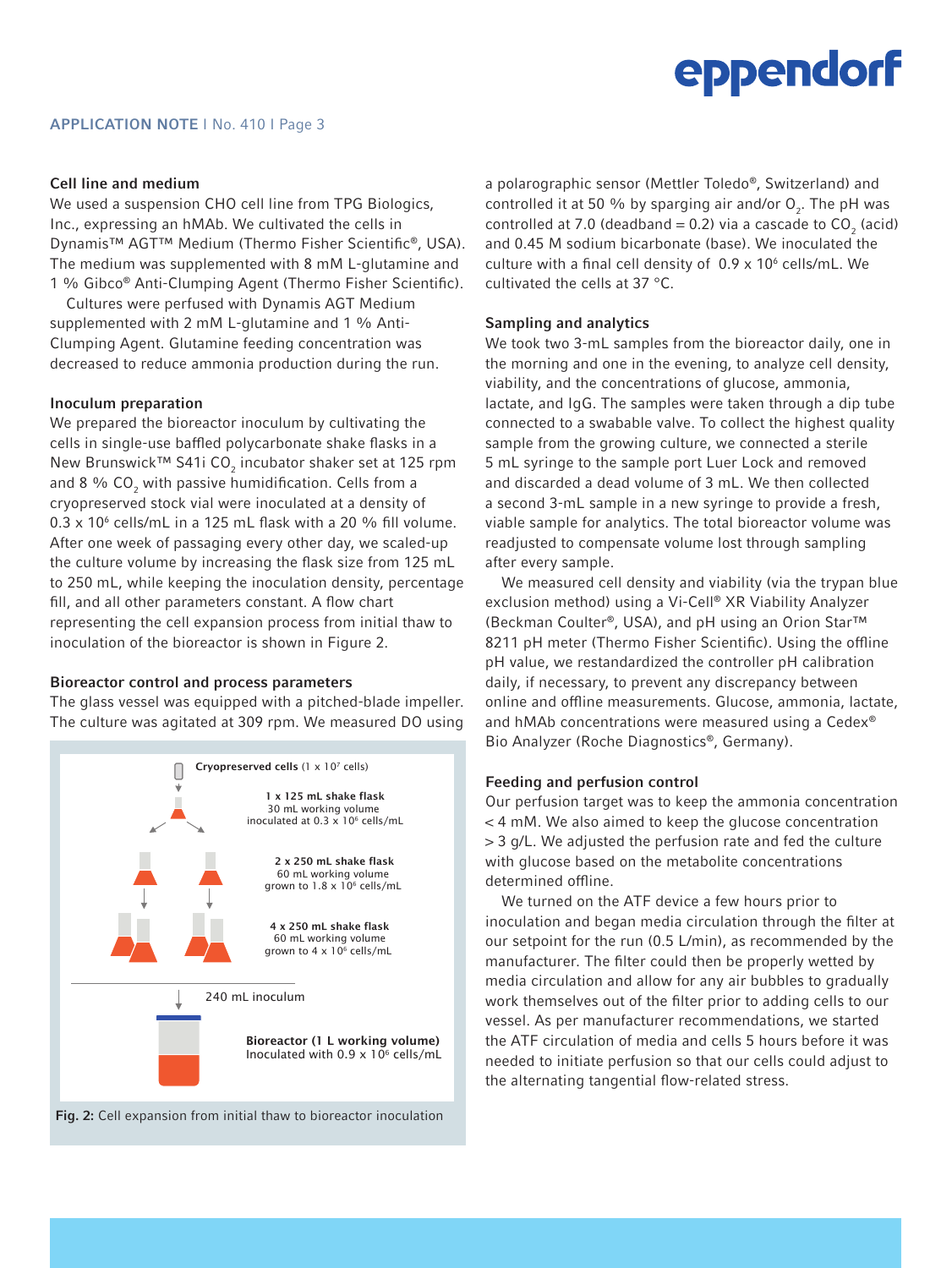### Results

#### Metabolite concentrations

We aimed to keep the ammonium concentration < 4 mM and the glucose concentration  $> 3$  g/L in the course of the run. On day 2 the ammonia concentration exceeded 3 mM and we started perfusion at 0.2 vessel volumes per day (VVD). Based on the ammonia concentrations determined offline, we gradually increased the perfusion rate up to 1.4 VVD. The ammonia concentration stayed below 4 mM until day 15. The lactate concentration increased up to 1.9 g/L on day 2. With the start of perfusion on day 2 it decreased, and was kept below 1 g/L from day 6. When the glucose concentration dropped below 3 g/L, we fed the culture by pumping in the appropriate amount of 200 g/L sterile glucose into the culture twice daily, in addition to replenishing the glucose throughout the perfusion process (Figure 3).

#### Cell growth and antibody production

We had inoculated the culture at a density of 0.9 x 10 $^{\rm 6}$  cells/ mL. On day 13, the culture reached a peak cell density of  $60.88 \times 10^6$  cells/mL. At that time point, 90 % of the cells were viable (Figure 4).



Fig. 3: Metabolic profile. Samples were taken twice daily and the concentrations of glucose, lactate, and ammonia were determined offline.

The IgG concentrations in the bioreactor and harvest increased up to approximately 500 mg/L. As expected, IgG production steadily increased following the cell growth profile (Figure 5).



Fig. 4: Cell growth and viability. Samples were taken twice daily and cell number and viability were analyzed offline.



Fig. 5: IgG production. Samples were taken twice daily from the culture medium in the bioreactor and the harvest. The IgG production in culture medium and harvest were determined offline.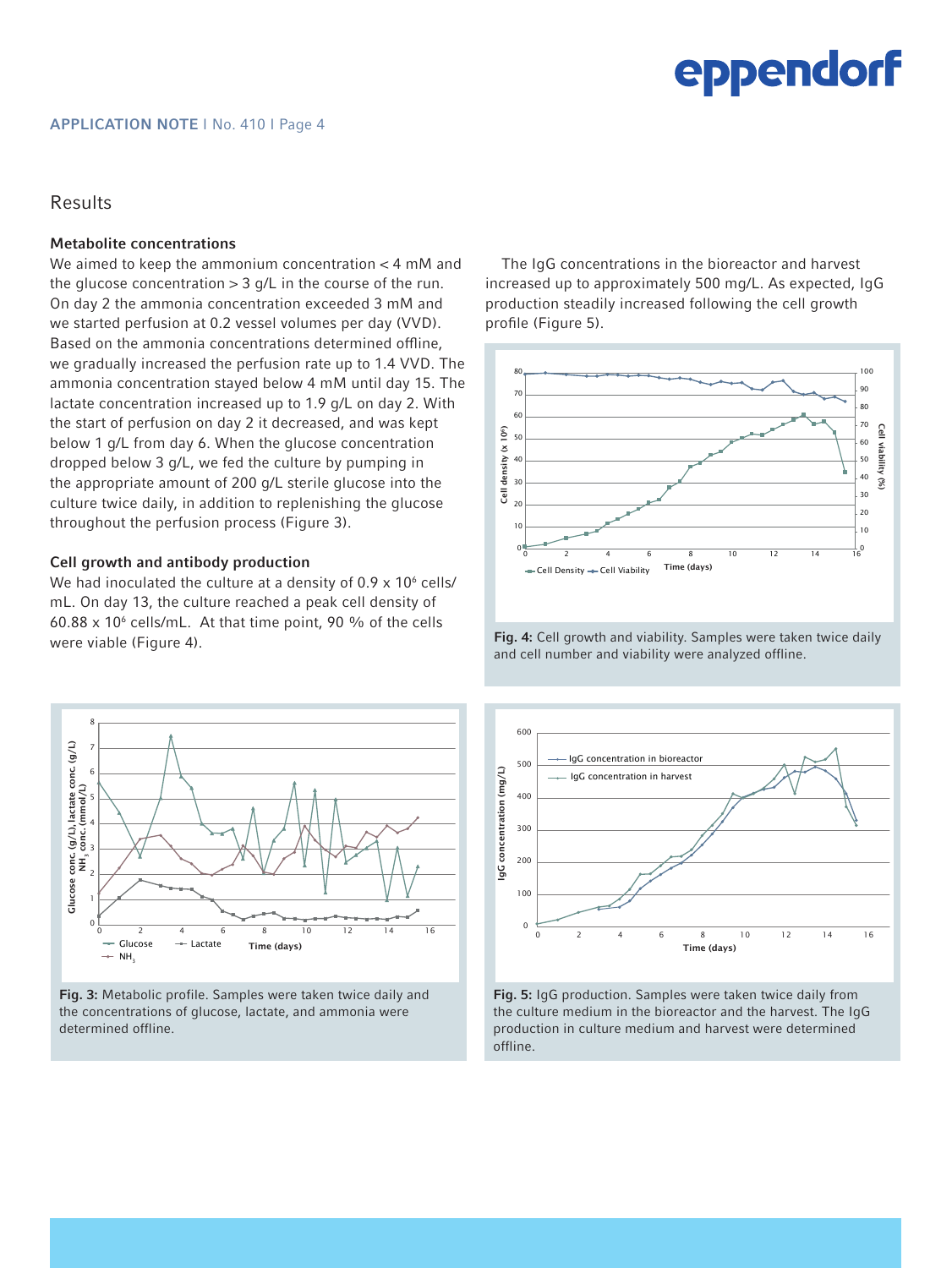#### APPLICATION NOTE I No. 410 I Page 5

### Conclusion

The results described above demonstrated the feasibility of cultivating CHO cells using perfusion in a DASGIP Parallel Bioreactor System equipped with an ATF cell retention device. The system allowed cell culture perfusion at small scale, which is well suited for process development. The system's pumps support a broad range of perfusion rates. The system's broad gas flow ranges help meeting the oxygen demand of high-density cultures.

In a previous study we had cultivated the same cell line in perfusion using a custom BioBLU c Single-Use Vessel (maximum working volume of 3.75 L) equipped with an

ATF-2 device from Repligen and controlled with a BioFlo 320 bioprocess control station [1]. Likewise, an ammonium concentration of less than 4 mM and a glucose concentration higher than 3 g/L were targeted. The peak viable cell density was 74  $\times$  10 $^{\circ}$  cells/mL at day 15. The fact that we achieved similar cell densities in CHO cell perfusion processes with working volumes of 1 L and 3.75 L indicates the scalability of the system. Larger ATF filtration devices are available, which in principle support perfusion cultures with working volumes of more than 1,000 L.

### Literature

[1] Willard S, et al. Comparing Culture Methods in Monoclonal Antibody Production. *Bioprocess International*. 15 (3): 38–46. 2017